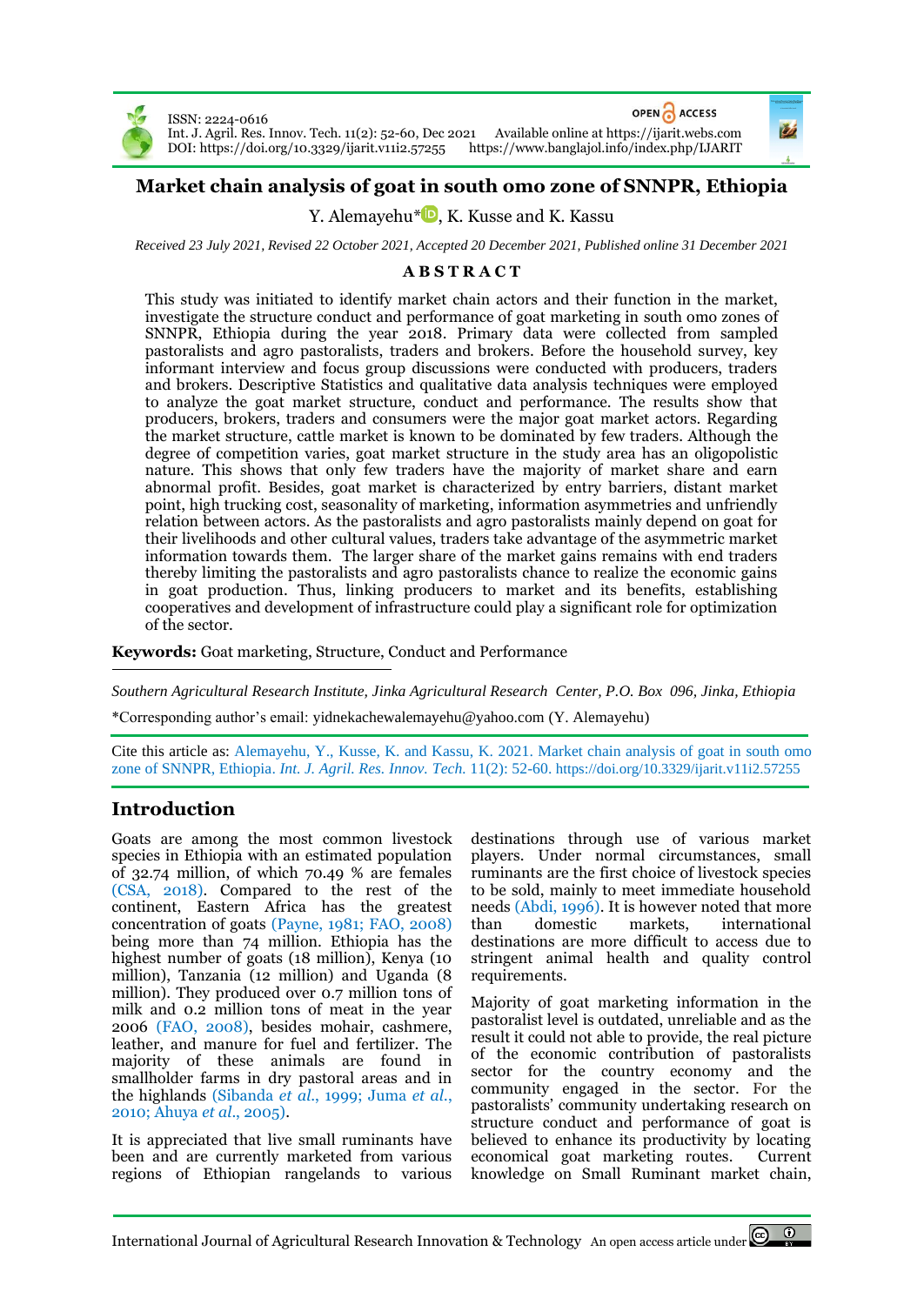price formulation, market structure, channels/outlets, conduct, performance is poor and inadequate to inform policy and for institutional reform in southern region. South Omo zone is one of the southern regions with high potential in goats. However, Knowledge on the marketing chains is not well understood on how it is organized and structured. The present studies try to fill the gap and see the goat market chain opportunities and problems in the study area. Therefore, this study will provide relevant information with respect to the market chain of goat by (a) identifying the major market actors and their function of cattle market, (b) identifying the marketing channels, (c) examining the market structure, conduct and performance, determinants of goat market participation decision and quantity supply, challenges and opportunities of goat marketing in the area.

## **Objectives**

## *General objective*

To undertake market chain analysis of goat in selected areas of southern Ethiopia.

## *Specific objectives*

- To overview structure, conduct and performance of goat trade.
- To sort out major market actors and their function in the market.
- To identify and map the major market channels of goat trade.
- To identify major opportunities and constraints of goat trade.

# **Methodology**

## *Description of the study area*

South Omo Zone is one of the 13 administrative zones found in SNNPRS which covers an area of 25530 km<sup>2</sup> and is located 4.430-6.46' N and 35.790-36.06'E, and has a human population estimated 472977. The population density of the zone is 21 persons per km2 it's bordering with GamoGofa Zone, Keffa Zone and Konta and Basketo special Woreda in north, Kenya in south, konso and Derashe special woredas in east and Sudan & bench maji Zone in west.

The Zone is divided into 8 woredas and 1 city administration. Generally, the altitude of the zone ranges between 360 and 3500 masl. The traditional agro-ecologies Dega, woinadega, kola and semi-arid cover 0.5, 5.1, 60.0, and 34.4 percent, respectively of the total area. Rainfall pattern in the area is both unimodal and bimodal. The mean annual rainfall ranges between 400 and 1600 mm. The mean annual temperature ranges between 10.1 and ›27.0°C.

Market concentration ratio was used to estimate the market structure. Market concentration was analyzed using the equation:

$$
C = \sum_{i=1}^{r} \mathbf{Si}
$$

Where**:**

*C* = concentration ratio handle

 $Si$  = percentage share of i<sup>th</sup> firm  $r =$  number of largest firm for which the ratio is going to be calculated. The HHI is expressed as:  $HHI = (S1)<sup>2</sup>+(S2)<sup>2</sup>+(S3)<sup>2</sup>+ ... + (Sn)<sup>2</sup>$  (where Sn is the market share of the *i*<sup>th</sup> firm). The value of HI index can also be calculated by the following formula:

HI=sum of 1n (percent share)<sup>2</sup>

#### *Methods of data collection and data collection instrument*

The major data collection methods that were used in the investigation periods includes individual household interview, group discussion and key informant interview. A preliminary assessment was conducted to collect basic information about the woreda in order to select representative kebele and the major goat marketing centers. Thus, discussions with key informants and market chain actors at various levels within the zone and observation was conducted.

The study was planned to develop flow diagrams of the supply chains focusing on goat, showing how and where value is added and the strengths and weaknesses along the supply chains. The survey also include relative importance of pastoral goat production system (dependency, livelihood, etc.), types of inputs and costs of input, total revenue from goat marketing and perceptions of marketing actors (relationship with suppliers/buyers, relative benefits of the business, key constraints (horizontal and vertical) and Possible solutions.

## *Sampling techniques and sample size*

For this particular study a two stages sampling techniques were used. The producers interviewed in the study were agro pastoralist/pastoralists. Both traders and brokers were selected purposely and interviewed. The random probability sampling technique was used for selecting the representative producer households from the area. Two stages sampling technique was used for selection of agro pastoralist/pastoralists Kebele identification that made through secondary data of woreda offices. Three Kebeles from each pastoralist and agro pastoralist woreda were considered in the survey. Respondent sample size per each Kebele will be determined proportionally to the number of total household in the study area. The sample size determination techniques that employed was Rule of Thumb Techniques that estimate by using the following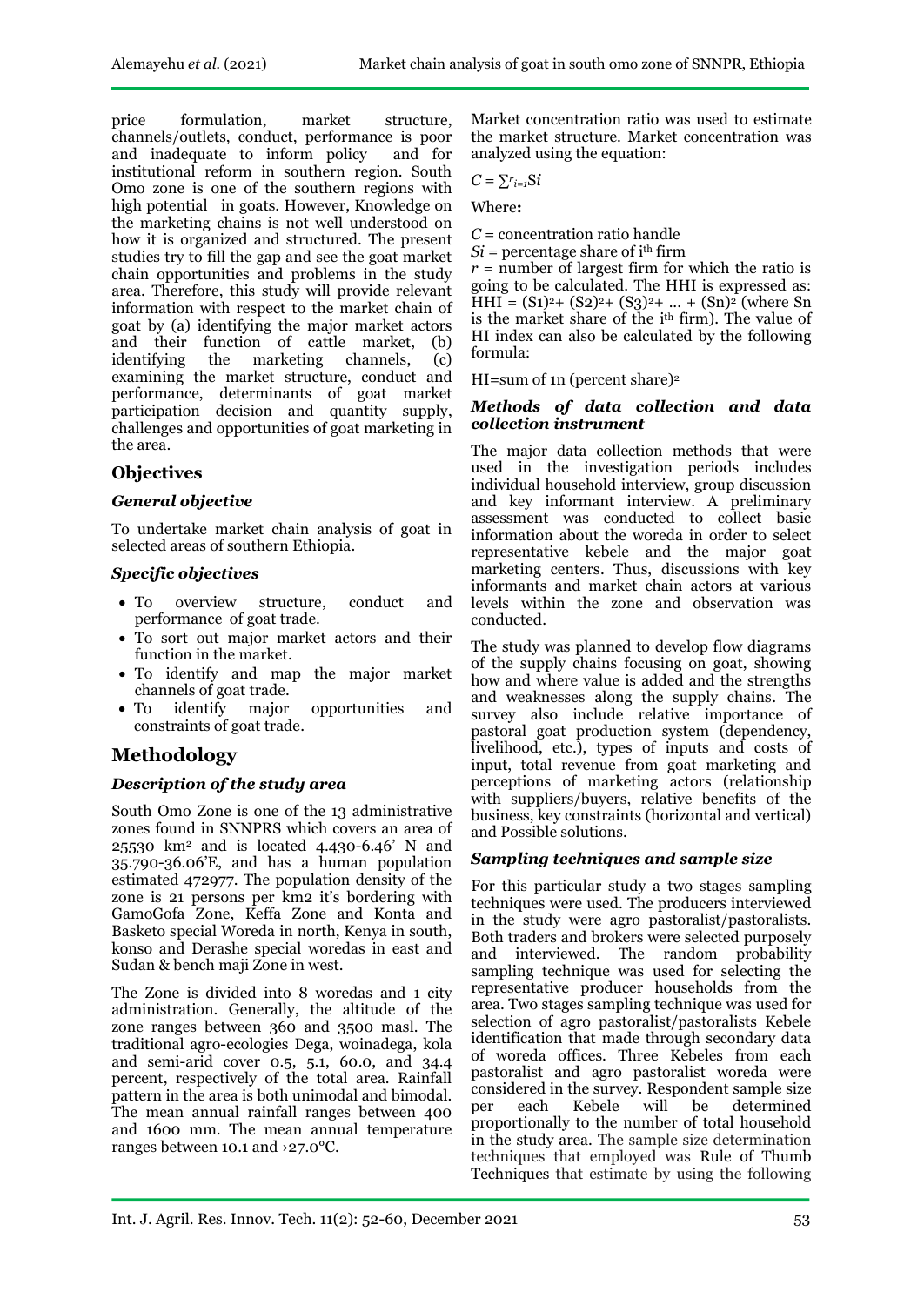formula: 100% for 0-100 populations, 10% for 101-1,000 populations, 5% for 1,001-5,000 populations, 3% for 5,001-10,000 population and 1% for more than 10,000, respectively (Yount, 2006). Based on this technique the sample size of agro pastoralist/pastoralists household interviewed from respective kebeles. The survey study at Woreda level considered the number of producers, traders, brokers and other market actors in proportion to the population size and for the traders based on their availability. The major market actors that were interviewed include traders, agro pastoralist/pastoralists, trekkers, truckers, consumers and hotel owners.

## *Methods of data analysis*

#### *Descriptive analysis*

Descriptive statistical analysis was used to define mean, mode, percentage and standard deviation of important economic variables considered in collecting information. In addition to this descriptive statistical analysis, analysis of market structure, market conduct and performance was also carried out.

#### *Market structure of goat*

Market share can be analyzed using the equation:

 $MSi = Vi / \Box Vi$ 

Where:

*MSi* = market share of buver i  $Vi =$  amount of product handled by buyer i  $\Box Vi$  = total amount of product

Market concentration can be analyzed using the equation:

 $C = \Box r_{i=1} S$ i

Where:

*C* = concentration ratio handle

 $Si$  = percentage share of  $i<sup>th</sup>$  firm

*r* = number of largest firm for which the ratio is **Results and Discussion**  going to be calculated.

The concentration ratio CR x (as expressed by Kohls and Uhl, 2002) refers to the percentage of the market sector that is controlled by the biggest X number of firms. A ratio of four firms  $(CR<sub>4</sub>)$  is the most typical concentration ratio for judging market structure. A CR 4 of more than 50 per cent indicates a tight oligopoly; CR 4 between 25 and 50 per cent is generally considered a loose oligopoly; and a CR 4 of less than 25 per cent is a competitive market. We analyzed the degree of market concentration ratio for all sampled traders in the study area, measuring the percentage share of the volume of goats bought by the largest four traders annually.

#### *Market conduct of producers and traders*

Under market conduct of goat trade in the district, Price Setting Mechanisms and terms of payment were the major variable to be observed thoroughly.

#### *Market performance of goat*

#### *Marketing margin*

Marketing margin was calculated taking the difference between producers and formal exporter or informal exporter or trader prices. Producers' share can be expressed as: the ratio of Producers share of the Price to traders share. Mathematically,  $PS=Pp/Pt = 1-MM/Pt$  where PS=producers share, Pt=price of traders, and MM= market margin. It was possible to  $MM =$  market margin. Calculate the total or gross marketing margin of goat trade=Traders Price-less--agro pastoralist/pastorlists price/traders price\*100. Market performance refers to the impact of structure and conduct as measured in terms of variables such as prices, costs, and volume of output. Analysis of the level of marketing margins and their cost components enabled to evaluate the impact of the structure and conduct characteristics on goat market performance.



Figure 1. Regular goat suppliers for traders.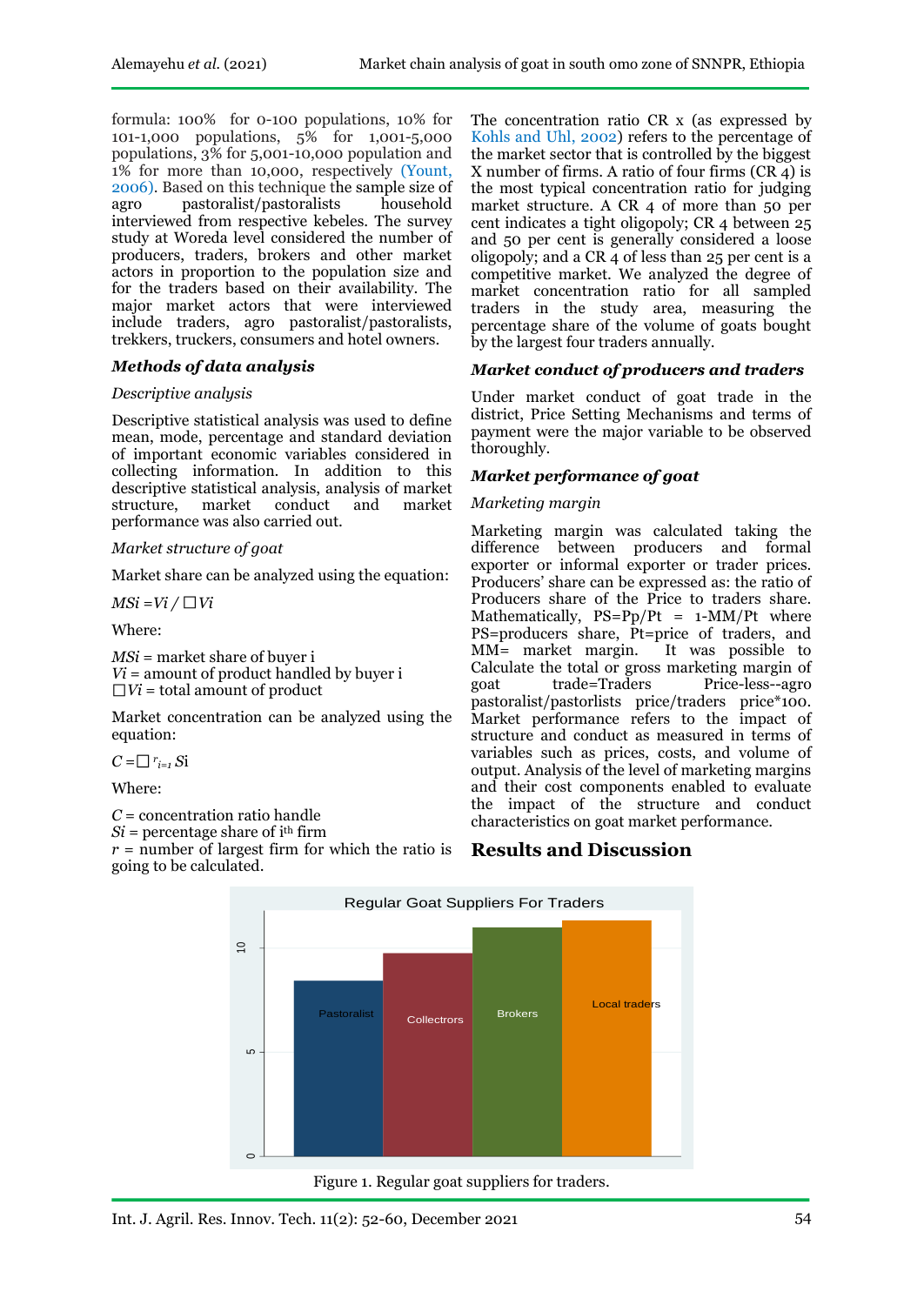Table 1. Reasons for low price of goat.

| Reason for low price                           | Yes  | No   |
|------------------------------------------------|------|------|
| Excess supply during favorable conditions      | 45.5 | 54.5 |
| Excess supply due to drought                   | 81.8 | 18.2 |
| Trade regulation                               | 54.5 | 45.5 |
| Increase in other substitution: sheep or other | 55.6 | 44.4 |

According to respondents, the reason for low price of goat was about 45.5% due to excess supply during favorable condition whereas about 54.5% of respondents were those who said excess supply was not the reason. Of the respondents 81.8%, 54.5% and 55.6% were those who said excess supply due to drought, trade regulation and increase in other substitution such as sheep or other respectively were the reason for low price of goat where as 18.2%, 45.5% and 44.4% those who said no reason for low price (Table ?).

About 87.5% of the sample respondents who said that supply of labour for goat production were not a problem whereas the remaining 12.5% of the respondents said supply of labour was a problem. Those who said the supply of labour was not a problem because that about 96.7% of the sample respondents have been used family labour for goat production while the remaining 3.3% get hired labour and cooperation as indicated here below in the graph



Figure 2. Labour source for goat production.

## *Goat production constraints*

According to the sample respondents the major constraints for goat production when ranked in order of importance were include Disease, shortage of fodder, wild animal, theft, shortages of vaccination, miscarriage and other constraints such as water shortages and lack of awareness on goat production.

## *Live goat marketing and actors*

According to the sample respondents in 2008, the individual pastoralists and agro pastoralists have been supplied goat to the market and market agent on average about 3.46 that ranged between 1 and 30 goats. The average price per goat sold to the market and market agent was 476.84 birr. Of the total sample respondents, 99% was sold their goat in cash while only 1% exchanges their goat with food grains like sorghum or maize. When the pastoralists and agro pastoralists need cash for home consumption or other home problems they either sell their goats at their farm gate to local collectors or trek them to the market. According to the survey The pastoralist and agro pastoralist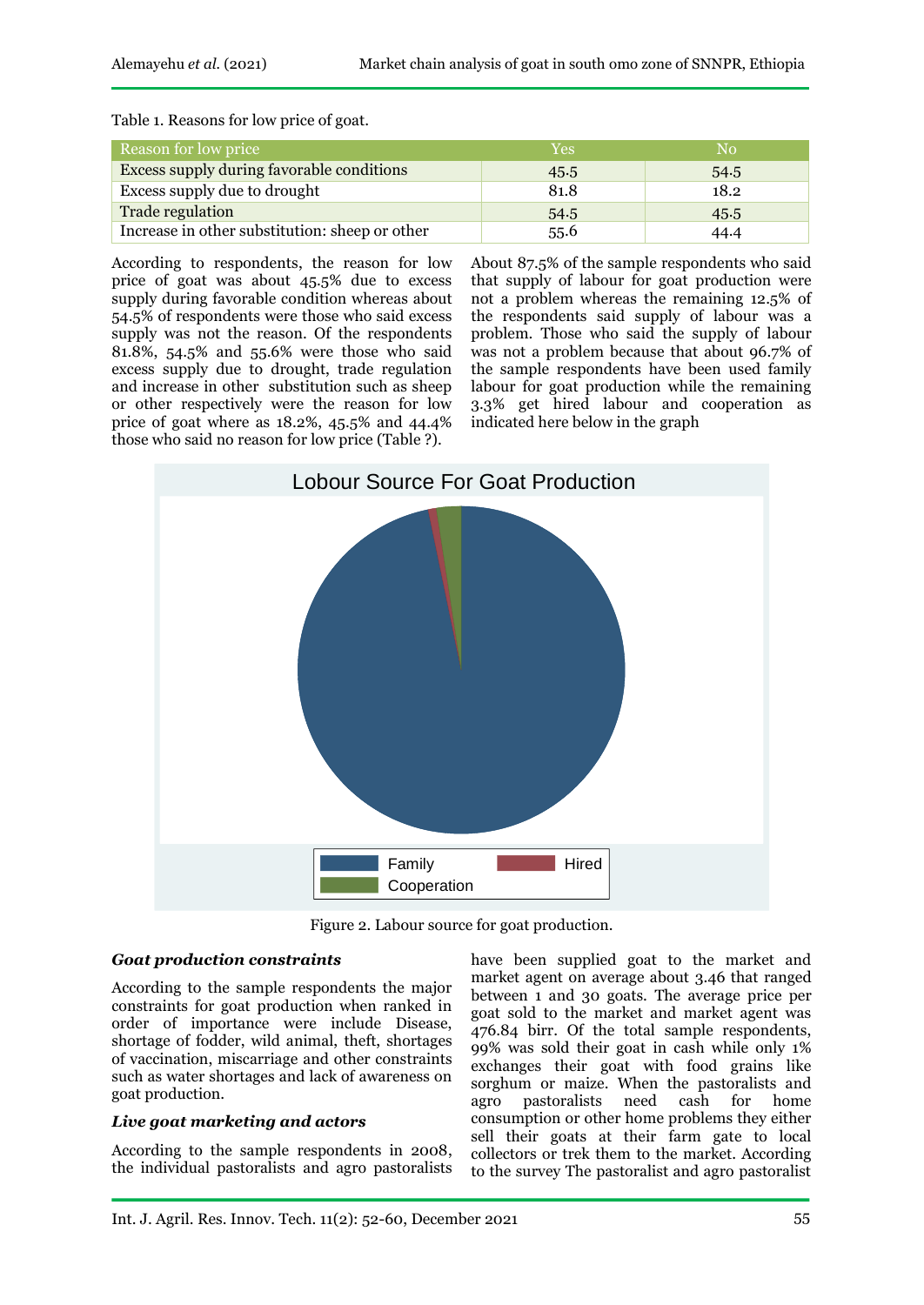sell their goat about 82.00% to the local traders, 1.80% to traders and collectors, 5.40% to other pastoralist, 5.40% to abattoirs and to all market agents. Majority of agro pastoralists and pastoralists sell their goat to the local traders. According to the sample respondents they have put the reason why they sale to the local traders in order of importance. Accordingly, the reason was good price, air scaling, proximity, buyers go to their residence and they are customers to ago pastoralists and pastoralist. From the sample respondents the pastoralist and agro pastoralist the number of goat sold to each market actors on average include 3.56 to small and medium traders, 2.86 to other pastoralist, 2.39 to local collectors, 1.75 to abattoirs while 1.00 to brokers.

**Local collectors:** These are part-time traders live in rural areas as pastoralists or come from nearby town markets. They collect goats from pastoralists in bush markets and resell them to retailers, butchers, hotels, restaurants and household consumers in the study area. The local collectors in the study area market chain connect pastoralists with traders, playing an important and active role in the market chain despite they face financial constraints. They are familiar with the pastoral producers who have goats available in remote areas.

**Medium-scale traders:** These actors are in the middle of the market chain that are financially strong and have management knowledge of all aspects of business activity and actors in the chain. They source goats from producers, smallscale traders and local collectors. Medium-scale traders have many opportunities to sell their goats, mainly to butchers and hotels as well as end consumers. They also play a large role in tracking goats from the study area market to

- pastoralist  $\rightarrow$  other pastoralist
- Pastoralist  $\rightarrow$  brokers $\rightarrow$  local collector  $\rightarrow$  abattoirs
- Pastoralist  $\rightarrow$  small/medium scale traders  $\rightarrow$  abattoirs
- Pastoralist  $\rightarrow$  small/medium scale traders  $\rightarrow$  exporters
- Pastoralist  $\rightarrow$  local collectors  $\rightarrow$  small/medium scale traders $\rightarrow$  exporters
- pastoralist  $\rightarrow$  brokers  $\rightarrow$  local collectors  $\rightarrow$  small /medium scale traders  $\rightarrow$  abattoirs  $\rightarrow$  consumer

Among the above channels, in channel IV producers receive better price than other channels

Producers share =Producers price/Traders price  $517.95/565.83 \times 100.00\% = 91.54\%$ 

The total gross marketing margin (TGMM) is useful to calculate the producer's gross margin (GMMp), which is the portion of the price paid by the consumer that goes to the producer.

TGMM = Traders price - Producers price/Traders price x100%

TGMM =  $565.83 - 517.95 / 564.83 X 100\%$ , which is equal to 8.5%

other market places — including Mojo, Debrezeit, Arba Minch.

**Butchers and hotels:** These are the final links in the commodity chain before the end consumer. They create jobs for temporarily employed slaughters and hotel staff. They are regular buyers, except for Orthodox butchers during the fasting time. Most of the Orthodox butchers close until fasting is broken, but Protestant and Muslim butchers remain open.

**Consumers:** These are individual actors who buy goats for their own consumption directly from producers or via local collectors, small and medium-scale traders or butchers.

#### *Marketing cost, margin and market performance*

Comparing average marketing costs for different actors in the goat market channels, we found that pastoralists, at the start of the chain, have the lowest marketing costs and medium-scale traders have the highest. Pastoralists' costs for transportation, taxes and vaccination amounted to 52.15 birr per goat on average, which is less than the costs borne by other actors. Costs for local collectors, medium and small-scale traders, butchers and hotels commonly included expenses for watching, warding, fodder, grass, telephones, transportation and ropes. When demand is low, small-scale traders incur higher costs as they have to keep the goats, feed and water them before selling them on other market day. When transporting goats from the study area to Mojo and Nazret market places, costs to medium-scale traders included loading and labour for transportation. The study identified 8 possible marketing channels for pastoralists.

## *Structure, conduct and performance of goat marketing*

#### *Market structure of cattle*

Diverse actors including pastoralists, agro pastoralist local collectors, brokers, traders, hotels and restaurants, characterize Goat market structure in the study area. Each actor has its own function. Pastoralists and agro pastoralists are the first actors of in the market chain of goat. Some of major duties and responsibilities of pastoralists and agro pastoralists include supplying healthy and quality goat. Brokers are important actors in the market chain of goat and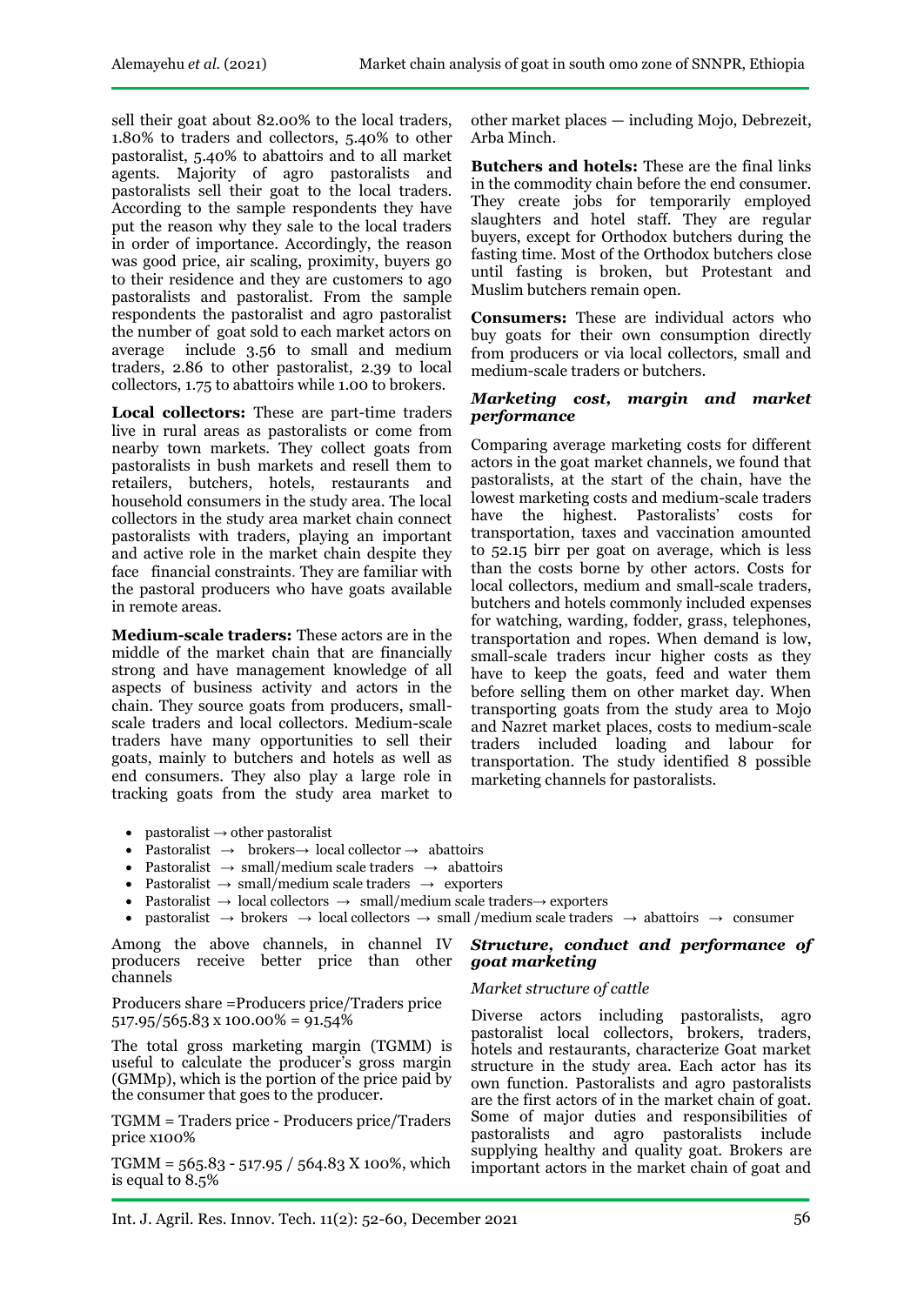they play facilitation of market process, market information provision, price setting, and acting as delegates of traders such as making agreement between sellers and buyers. Traders' role is purchasing, price setting, giving final market price, controlling marketing process and market information provision.

With respect to marketing channel, *formal* goat marketing channels were identified in the study area. According to key informant interview, there was no any informal marketing channel in the study area. As traders pay taxation fee for respected organization in the chain, goat traveled to Mojo. Natheret, Arbaminch, A. Abeba and Konso referred as formal market channel (South Omo Zone Trade & Industry Office, 2018). The formal market channel has been developed and has different sub channels.

## *Channel I. Pastoralists-other pastoralists*

In the cattle market channel pastoralists sell goat to other pastoralists and it is known for restocking and usually undertaken around farm gate. The major aim of this market chain is for production. The proportion of pastoralists that depend on this type of goat market channel amounts to 5.40%. Pastoralist households undertake marketing activity in this route by friendship, kinship and neighborhood pattern.

#### **Channel II: Pastoralist-broker-local collectors-hotels and restaurants**

In this goat market channel 0.9% of pastoralists sell their goat to brokers and brokers sell to collectors. Here, collectors resell to hotels and restaurants.

#### **Channel III: Pastoralist-small/medium traders-abattoirs**

This goat market channel is one of usual market channel. Brokers are not used as mediator but the small/medium traders in this market channel purchase from producers directly and resell to abattoirs. The proportion of sampled pastoral households accustomed to use these types of cattle market channel amounts to 82.0%.

#### **Channel IV: Pastoralist-small/medium traders- formal exporter**

In this channel, the producers sell goat to small/medium scale traders and small/medium scale traders sell goat to formal exporters.

#### **Channel V: Pastoralists-brokers - local collectors - small/medium scale traders abattoirs - consumers**

In this goat market, channel pastoralists sell cattle to local collectors and local collectors sell to small/medium scale traders, the small/medium scale traders sell to abattoirs and abattoirs then to consumers.

#### *Degree of market concentration*

Here, the market concentration ratio of the goat is presented and discussed. As it was indicated in the above section, the market concentration ratio was calculated using two usual techniques. The two techniques employed for estimating market share of the goat market were Concentration ratio and Herfindahl Index. Market power of firms is estimated using Concentration ratio of top four traders as well as HI Index. The HH index is the sum of the squares of the market share of goat traders, which are 1803.18. This indicated that the market structure for the goat trade was imperfect in the study area has oligopolistic set up since it is greater than 1800.

#### *Pastoralists and agro pastoralists marketing practices of goat*

The sample respondents indicated that about 56.8% of the sample respondent buy the goat from village market, 32.2% from woreda market while 9.3 from both woreda and village market. According to the sample respondents, majority (84.0%) of the sample respondents buy goats from pastoralist, 2.5% buy from local traders, 0.8% from local collectors where as 10.1% from both pastoralists and local collectors.

According to sample, pastoralists and agro pastoralists bought respondents, on average 1.67 goats on one market day that ranged between 1 to 8 goats at an average price of 401.96 birr. According to the sample respondents about 91.8% buy goats in terms of cash while 6.4% was in kind by exchanging goat with food grains and the remaining only 1.8% was both in cash and advanced payment. Of the sample respondents, about 60.8% was known informally the market prices before they sold their goat whereas 39.2% did not. However, the majority (80.0%) of the sample respondents informally know the nearby market price before they sold their goats. According to the sample respondents, they get market price information from local traders, neighbors, local collectors and by visiting the market. The sample respondents indicated that about 58.0% of the respondents said the price trends of goat in the last five years was increasing while 37. 0% said the price trends was decreasing, 3.2% the price trends was same and only 0.8% said the price was fluctuating. From the sample respondents those who said increasing in price trend of goat was due to: 8.6% good quality of goats, 10.0% fewer goats in the market, 7.1% decrease in numbers of goats in hands of producers, 4.3% shifting of producers' livelihood system and majority (62.9%) of the sample respondents said price trend was increasing because of increased number of traders, population increase and high demand for goat in the market. From the sample respondents those who said the price trend for the goat was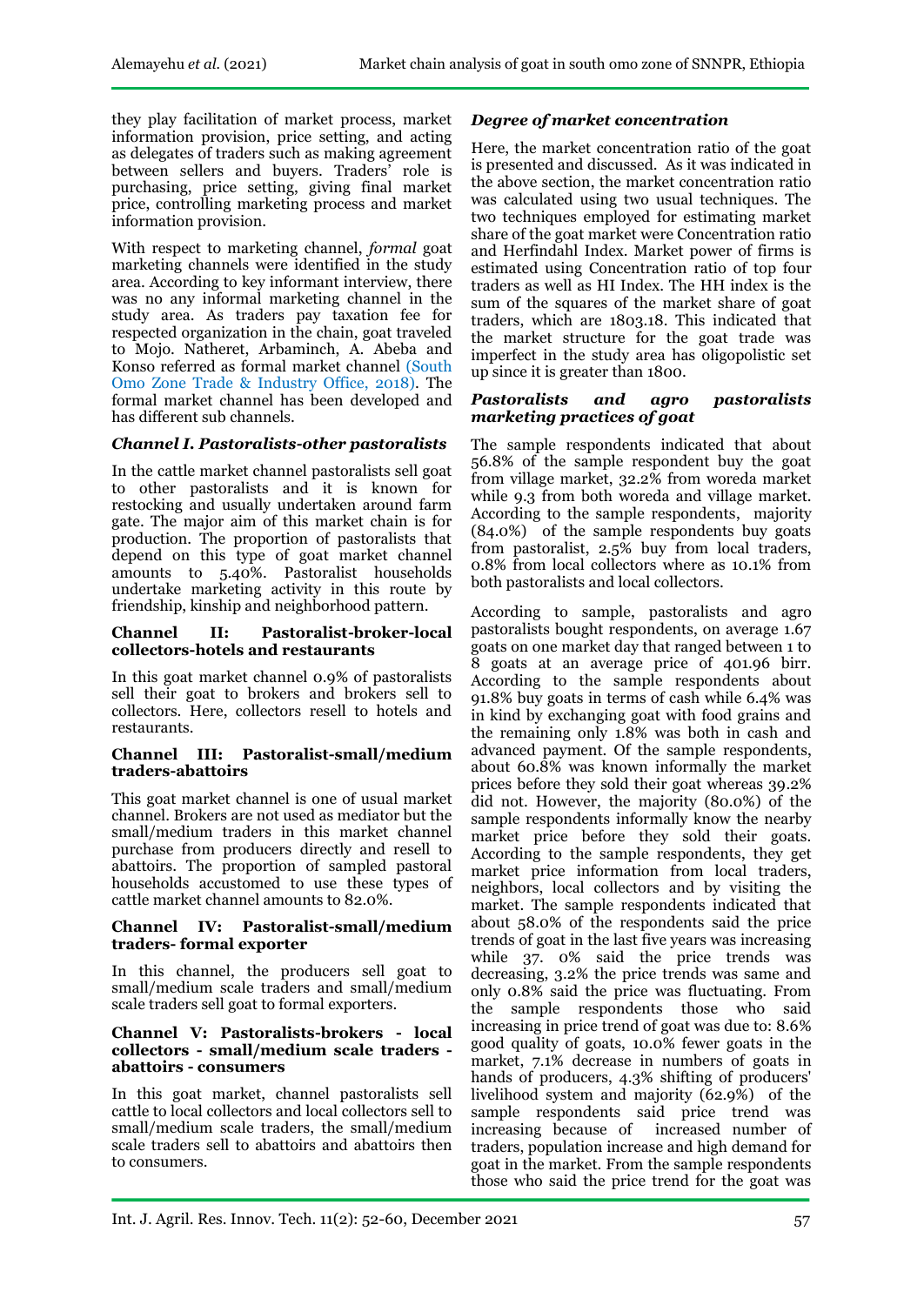decreasing due to 45.7% quality of goat was decreasing, 43.5% was shortage of feeds and drought, absence of the market in their surroundings and absence of receivers. According to the sample respondents from the total the number of goats that sold in the market have the best quality desired by major customer were 23.7% very few, 8.5% few, 32.2% about half, 3.4% many and 32.2% said all goats desired by the customers.

The sample respondents indicated that majority 51.5% of the sample respondents said the brokers create wrong price market information, 23.7% cheated on weighing scales, 16.5% was charged high brokerage fee while the remaining 8.3% were wrong price, cheating and high brokerage fee. Majority (73.3%) of the sample respondents face difficulty in finding buyers when they want to sell their goat whereas 26.7% said not difficult to find buyers. This is because of 61.8% low price offered, 24.7% inaccessibility of market, 6.7% due to lack of market information while the remaining 6.7% were low price, inaccessibility of market and lack of market information.

According to the sample respondents, when they didn't get the expected price from their goat about 44.2% was sold at lower price, 35.8% took the goat back to home, 1.7% took the goat to another market on the same day, 0.8% sold at another market day, 5% took the goat back home and sold them at another market days, 5.8% sold at lower price and took the goat back to home. Of the total sample respondents, 99.2% of the respondents get money as soon as after selling of goat while only 0.8% said on other days.

## *Intervention needed on improvement of goat*

During the household interview, the sample respondents indicated that feed and water availability, good management of goat and fattening that enables the pastoralists and agro pastoralists to earn higher income from their goat in the market. As the respondents were said changes that are needed to reduce cost of production of goat were about 40.0% lower priced drugs and vaccination treatments, 36.7% was increased availability of fodder and water access while 15.0% were increased fodder and water access as well as lower priced drugs and vaccination treatments. The sample respondents indicated that activities that are important to reduce the cost of marketing were about 39.2% access to information on how to link with buyers and on current price of goats, 5.0% increasing road access, 3.3% eliminating brokers to decrease commission fees, 29.2% was reducing transportation cost and taxation, 6.7% were both increasing road access and access to information on how to link with buyers while the remaining 16.7% were increased road access, access to

information, eliminating brokers to decrease commission fees. The intervention that are important to increase the number of goats that can be supplied to the market were 34.2% was creating high price for goats on the market, 32.5% raising awareness on saving money, 16.7% were both raising awareness on saving money and creating high price for goats on the market and the remaining 16.6% information on the occurrence of future drought and price falls ,creating high price for goats and awareness creation on savings. As the sample respondents indicated types of intervention that would increase the quality of goats for pastoralist and agro pastoralist in order to enable them sell their goat at high price were include 28.3% maintaining the health of goats, 20.0% hybridizing the goat with productive one, 4.2% was focusing on quality rather than quantity, 15.0% were fattening the goat, availability of fodder and good management while 20.0% was maintaining health, hybridizing and focusing on quality as well as switching to other more productive goat stocks. According to the sample respondents, they were ranked the problems of goat marketing in order of importance. Accordingly, these were low price, lack of market, lack of market information; brokers hinder fair sales, lack of transport and taxation. Of the sample respondents about 49.2% made decision to sell goat demand for consumption, 20% fear of drought, 10.8% was maturity, 10% for both maturity and demand for consumption, 1.7% were for both market price and consumption while 7.5% were both fear of drought and consumption.

Most of the time pastoralists and agro pastoralists keep their goats in open access. They incurred costs on transportation, vaccination treatment and taxes which is minimum as compared to that of traders.

## *Entry and exit conditions in the goat market*

The long market distance from pastoral areas to central towns of Ethiopia and the related high trucking cost, high capital demand, institution based marketing and information asymmetries are some of the major entrance and exit barriers in goat trade in the area. The number of goat supplied to market in holidays, religious festivals and wedding occasions are also higher than that of others seasons. Therefore, informal institutions, market distance, high transaction cost and high capital need are some of major barriers for entry and exit of goat market in the area. For some traders in order to undertake marketing activity directly; it is must to speak local language. So as to take part in goat trade, it is also must secure large amount capital for purchasing goat, trucking and trekking.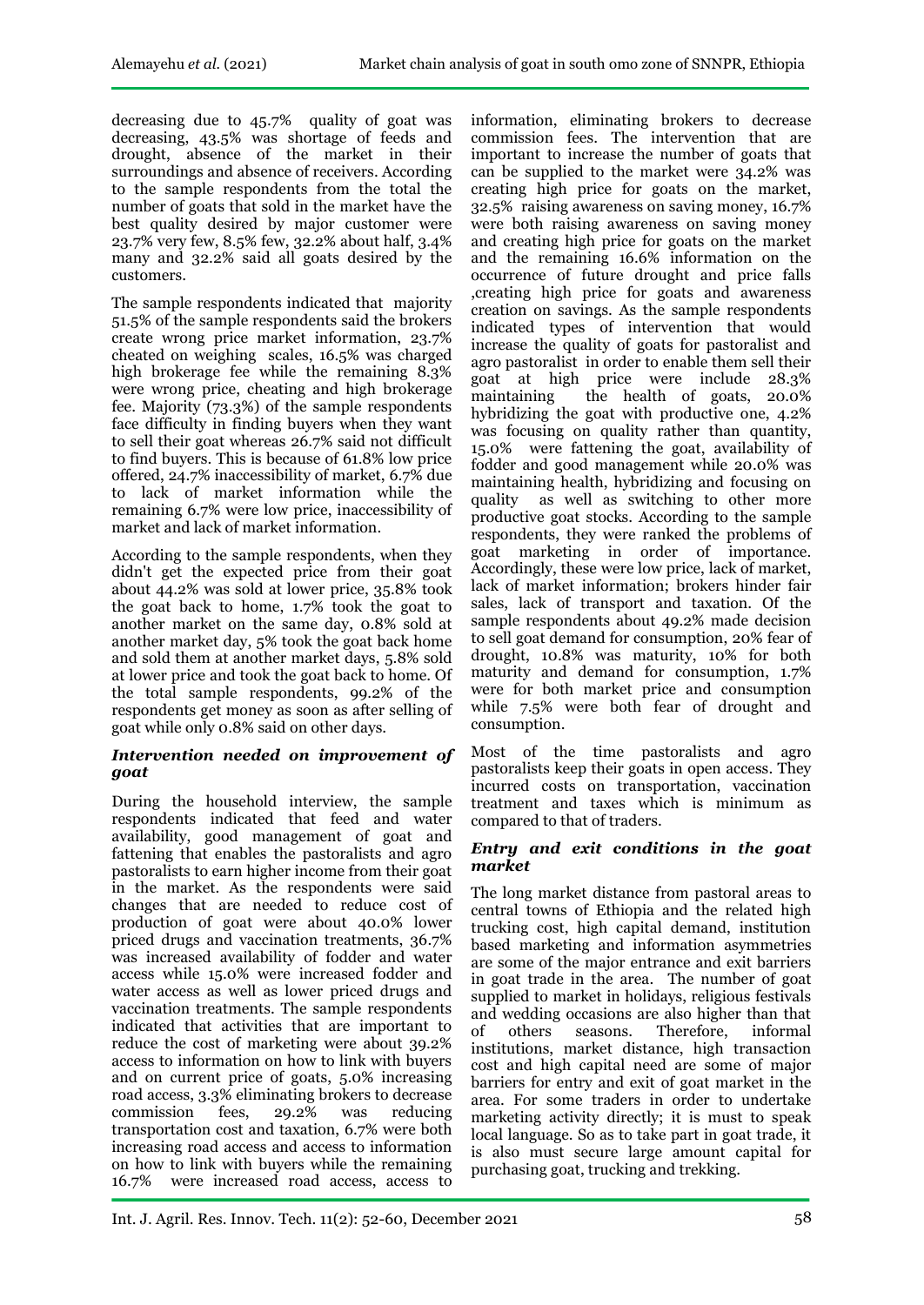## *Market conduct*

Market conduct refers to the strategies adopted by a player as a way of adjusting to the market conditions in order to fully enjoy the market benefits. Notably, it includes mechanisms such as price setting and terms of payment.

## *(i) Price setting mechanisms*

The price setting activity of goat in pastoralist and agro pastoralist study area is known to be accomplished by various actors in the market. Regarding to the sale price negotiation 20.2% of the sample respondents said all are sold for the price given by buyers,

Of the 19.3%, most are sold for the price given by buyers and few are negotiated, 28.6% most are sold negotiated and few are sold for the price given by buyers, 26.9% all are sold negotiated and only 5% of the sample respondents said most are sold for the price I call to the buyers and few are negotiated.

This shows that market actors had different level of influence in the role they played for setting price. It is observed that traders majorly control every aspect of price setting mechanisms. This means that price setting in goat market is often skewed toward traders and brokers. The result indicates that traders undertake non-price competitions including trade experience, personality, financial capacity and language. The implications of this market structure are few potential traders' accounts for large market share, market dominance by these top four traders, interdependency and collusion possible.

## **(ii) Terms of payment for producers**

Both the household survey and key informant interview reveals that the goat marketing by pastoral and agro pastoral households has been undertaken in the form of cash or hand-by-hand currency. The proportion of producers who indicated cattle marketing carried out in the form of direct cash payment is 99%. The remaining 1% of the pastoralists and agro pastoralist marketed both hand in hand cash payment and in kind exchanging their goat with food grains. This justified that almost all producers market their goat in the form of direct cash transfer.

## **Recommendations**

- Traders and producers reported that the lack of basic facilities and infrastructure is the major constraint on progress and/or functioning of the goat market. Provision of services including credit services for new traders, veterinary facilities, watering stations, roads and updated market information would improve the performance of the marketing system in the area.
- Our market performance analysis confirmed that the longer the marketing chain, the lower the pastoralists' share in the TCMM. The main actors in goat production and marketing in the study area are producers, local collectors, small and medium-scale traders, butchers, hotels and end consumers. The study identified 5 different market channels, involving different configurations of actors, through which live goats travel to reach the end consumer.
- Pastoralists can shorten the marketing chain by cutting out the intermediaries and increasing the number of activities, they undertake themselves such as rearing,<br>fattening, transportation and trading. transportation and trading. However, while such vertical integration could bring benefits, adding activities to the pastoral and agro pastoral production system also adds costs and risks for pastoralists. Support services to identify appropriate technologies and provide training on marketing systems, information and working capital could help alleviate some of these risks.
- Our market concentration analysis showed that in the study area, the goat market structure was an oligopoly with HH index of 1803, in which a few number of male traders were able to dominate the market. The analysis of market margins and performance showed that this was because the mediumscale traders were well connected to markets offering good prices and most producers were obliged to sell their goats through the channels they controlled. However, if producers were to strengthen inter- and intragroup linkages by organizing into cooperatives rather than acting as individuals, they could have greater control over the supply of goats to the markets.